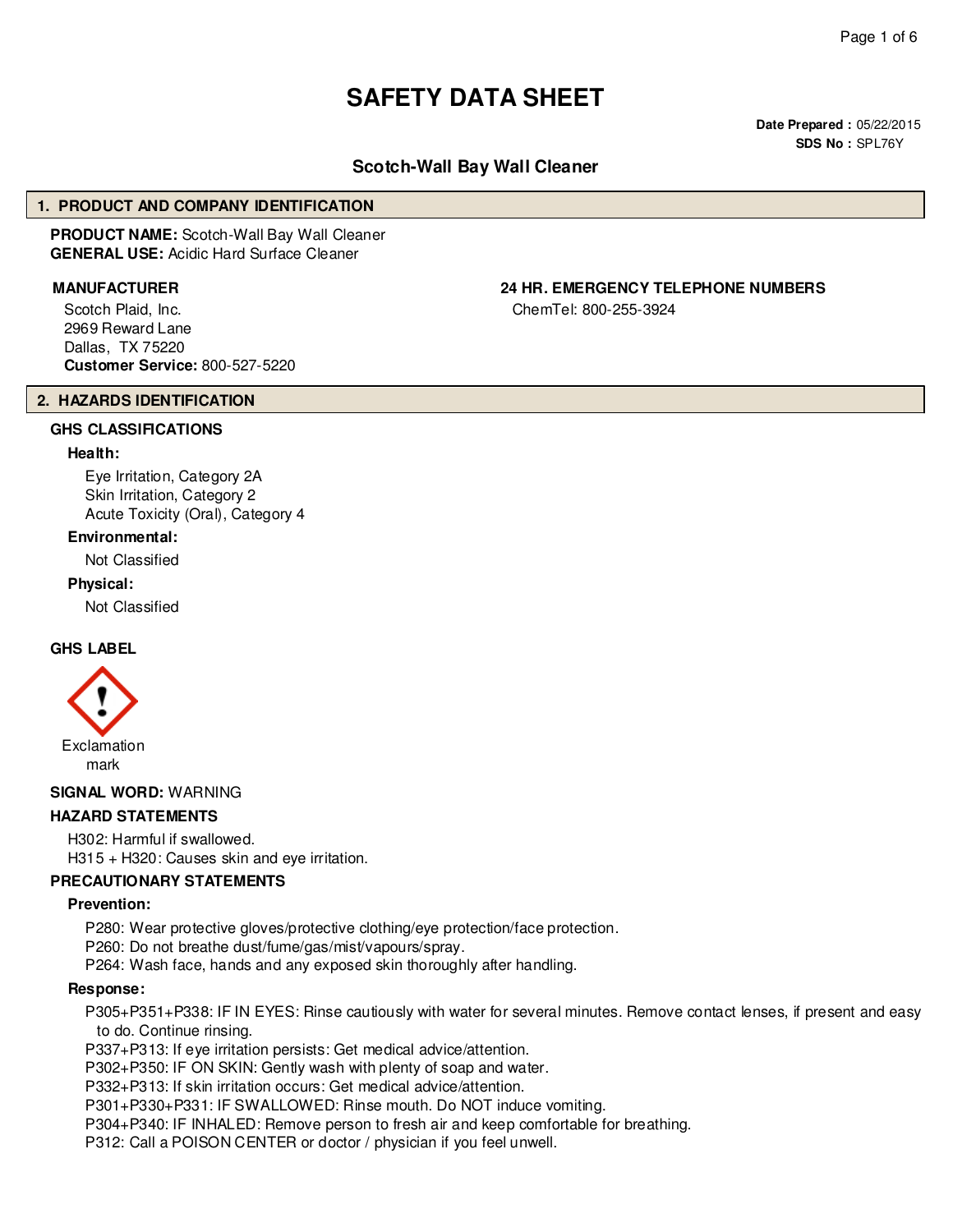P361+P364: Take off immediately all contaminated clothing and wash it before reuse.

# **Storage:**

P234: Keep only in original packaging.

P102: Keep out of reach of children.

# **Disposal:**

P501: Dispose of contents/container to an approved waste disposal plant.

# **POTENTIAL HEALTH EFFECTS**

**EYES:** Contact causes severe eye irritation.

**SKIN: Causes skin irritation** 

**INGESTION:** May cause irritation of the mucous membranes.

**INHALATION:** May cause respiratory tract irritation.

## **MEDICAL CONDITIONS AGGRAVATED:** None known.

## **3. COMPOSITION / INFORMATION ON INGREDIENTS**

| <b>Chemical Name</b>                           | $Wt.$ % | <b>CAS</b>         |
|------------------------------------------------|---------|--------------------|
| Organic Acid Salt                              |         | 5 - 10 Proprietary |
| Phosphoric Acid                                | $1 - 5$ | 7664-38-2          |
| 2- Butoxyethanol                               | $1 - 5$ | 111-76-2           |
| Benzenesulfonic Acid, C10-16-alkyl Derivatives | $1 - 5$ | 68584-22-5         |

#### **4. FIRST AID MEASURES**

**EYES:** Immediately flush eyes with plenty of water. Get medical attention, if irritation persists.

**SKIN:** Wash with soap and water. Get medical attention if irritation develops or persists.

**INGESTION:** Get immediate medical attention. Do not induce vomiting unless instructed to do so by poison center or physician.

**INHALATION:** Remove victim to fresh air. If irritation persists, get medical attention.

#### **SIGNS AND SYMPTOMS OF OVEREXPOSURE**

**EYES:** Contact causes serious eye irritation.

**SKIN:** Contact causes skin irritation.

**INGESTION:** May cause headache and nausea.

**INHALATION:** May cause irritation to mucous membranes.

**ACUTE EFFECTS:** Eye contact may cause stinging, tearing, redness and blurred vision. Skin contact may cause redness and irritation.

**CHRONIC EFFECTS:** Repeated or prolonged exposure to the skin may cause dermatitis. Ingestion may cause nausea, weakness and central nervous systems effects.

**NOTES TO PHYSICIAN:** Treat symptomatically

## **5. FIRE FIGHTING MEASURES**

**GENERAL HAZARD:** The product is not expected to present any fire or explosion hazards under prescribed use conditions.

**EXTINGUISHING MEDIA:** Use dry chemical, carbon dioxide, water spray (fog) or foam when fighting fires involving this material. **HAZARDOUS COMBUSTION PRODUCTS:** Under fire conditions, toxic and/or corrosive fumes are emitted.

**FIRE FIGHTING PROCEDURES:** Use fire fighting measures that are appropriate for the local circumstance and the surrounding environment.

**FIRE FIGHTING EQUIPMENT:** Use personal protective equipment

**HAZARDOUS DECOMPOSITION PRODUCTS:** Oxides of Carbon, Sulfur, Phosphorus and Fluorine.

# **6. ACCIDENTAL RELEASE MEASURES**

**SMALL SPILL:** After removal, flush contaminated area thoroughly with water.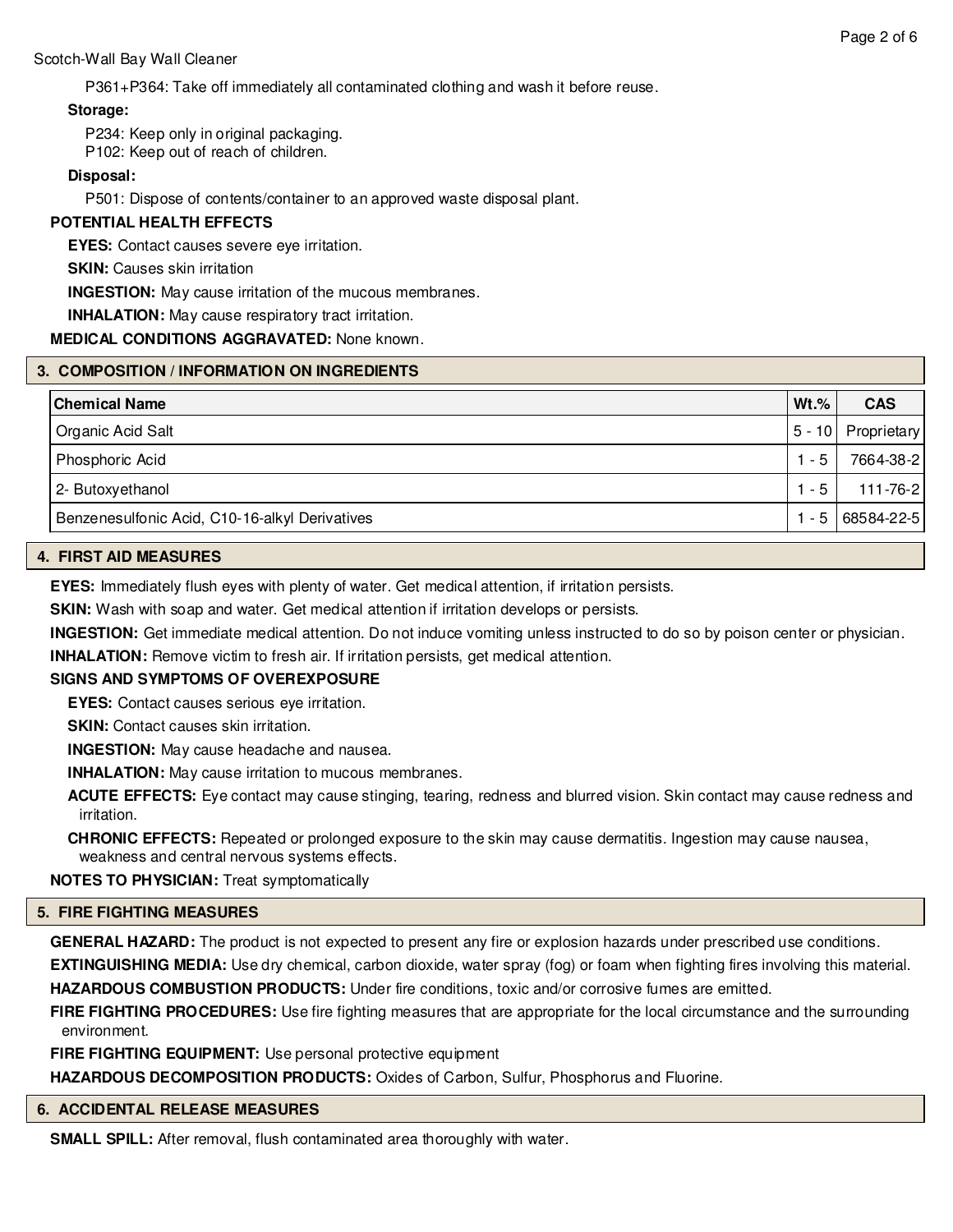**LARGE SPILL:** Dike spilled material or otherwise contain material to ensure runoff does not reach into soil, ditches, sewers and / or groundwater. Transfer material into suitable containers for proper disposal in accordance with local, state and federal regulations.

#### **ENVIRONMENTAL PRECAUTIONS**

**WATER SPILL:** Do not allow material to contaminate waterways.

**LAND SPILL:** Do not allow material to contaminate the soil.

**GENERAL PROCEDURES:** Ensure clean-up is conducted by trained personnel only. Refer to protective measures listed in Sections 7 and 8.

**COMMENTS:** Inform appropriate managerial or supervisory personnel of all environmental releases. Prevent further leakage or spillage if safe to do so.

#### **7. HANDLING AND STORAGE**

**GENERAL PROCEDURES:** Handle in accordance with good industrial hygiene and safety procedures. Use personal protection recommended in Section 8. Follow all product label instructions.

**HANDLING:** Wash face, hands and any exposed skin thoroughly after handling. Avoid breathing vapors or mists.

**STORAGE:** Keep out of reach of children. Store in original container in a cool, dry and well ventilated area.

#### **8. EXPOSURE CONTROLS / PERSONAL PROTECTION**

#### **EXPOSURE GUIDELINES**

| OSHA HAZARDOUS COMPONENTS (29 CFR1910.1200) |             |                                     |                   |                     |                        |                          |           |
|---------------------------------------------|-------------|-------------------------------------|-------------------|---------------------|------------------------|--------------------------|-----------|
|                                             |             |                                     |                   |                     | <b>EXPOSURE LIMITS</b> |                          |           |
|                                             |             | <b>OSHA PEL</b><br><b>ACGIH TLV</b> |                   | <b>Supplier OEL</b> |                        |                          |           |
| <b>Chemical Name</b>                        |             | ppm                                 | mg/m <sup>3</sup> | ppm                 | mg/m <sup>3</sup>      | mg/m <sup>3</sup><br>ppm |           |
|                                             | TWA         |                                     |                   |                     |                        |                          |           |
| Phosphoric Acid                             | <b>STEL</b> |                                     |                   |                     | 3                      | <b>NL</b><br>NL          |           |
| 2- Butoxyethanol                            | <b>TWA</b>  | 50                                  | 240               | 20                  | 97                     |                          | <b>NL</b> |
|                                             | <b>STEL</b> |                                     |                   |                     |                        |                          | NL        |

**ENGINEERING CONTROLS:** None usually needed.

## **PERSONAL PROTECTIVE EQUIPMENT**

**EYES AND FACE:** Safety glasses with side shields.

**SKIN:** Chemical resistant gloves.

**RESPIRATORY:** No personal respiratory equipment normally required.

**PROTECTIVE CLOTHING:** Wear suitable protective clothing to prevent contact with skin.

**WORK HYGIENIC PRACTICES:** Wash contaminated clothing before reuse. Wash face, hands and any exposed skin thoroughly after handling.

**OTHER USE PRECAUTIONS:** Protective clothing and equipment should be in accordance with 29 CFR 1910.132 and 1910.133. **COMMENTS:** Eyewash stations and safety showers should always be in place where chemicals are handled and stored.

## **9. PHYSICAL AND CHEMICAL PROPERTIES**

**PHYSICAL STATE:** Liquid **ODOR:** Citrus **ODOR THRESHOLD:** Not determined for this mixture. **APPEARANCE:** Clear liquid **COLOR:** Yellow **pH:** 1.0 to 2.0 (full strength) PERCENT VOLATILE: (w/w) 70-80% mostly as water. **FLASH POINT AND METHOD:** Non Flammable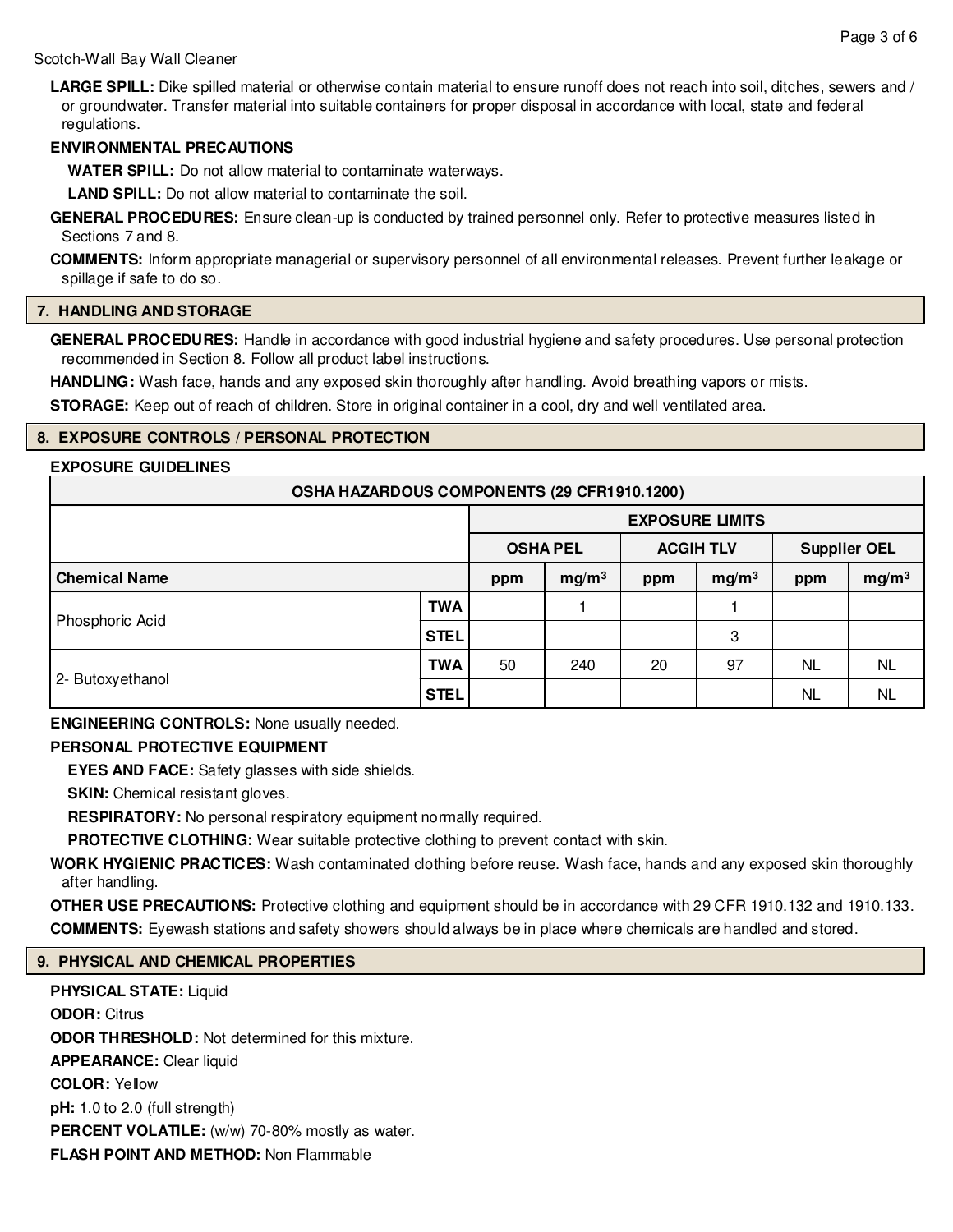**FLAMMABLE LIMITS:** Non Flammable **AUTOIGNITION TEMPERATURE:** No data available for this mixture. **VAPOR PRESSURE:** Not determined for this mixture. **VAPOR DENSITY:** Not determined for this mixture. **BOILING POINT:** (200°F) to (220°F) **FREEZING POINT:** ~ 0°C (32°F) **THERMAL DECOMPOSITION:** Not determined for this mixture. **SOLUBILITY IN WATER:** Complete **PARTITION COEFFICIENT: N-OCTANOL/WATER:** Not determined for this mixture. **EVAPORATION RATE:** Near that of water. **SPECIFIC GRAVITY:** 1.055 to 1.065 g/ml at 20°C **VISCOSITY:** Water thin. **(VOC):** 2.000 to 5.000 (Weight %) **OXIDIZING PROPERTIES:** This product is not classified as oxidizing

## **10. STABILITY AND REACTIVITY**

**REACTIVITY:** No data available for this mixture.

**HAZARDOUS POLYMERIZATION:** Will not occur.

**STABILITY:** Stable under normal conditions.

**CONDITIONS TO AVOID:** Excessive heat or cold.

**POSSIBILITY OF HAZARDOUS REACTIONS:** None Expected.

**HAZARDOUS DECOMPOSITION PRODUCTS:** Oxides of carbon, sulfur, phosphorus and fluorine.

**INCOMPATIBLE MATERIALS:** Strong oxidizing agents, strong reducing agents, bases and certain metals.

#### **11. TOXICOLOGICAL INFORMATION**

#### **ACUTE**

| <b>Chemical Name</b>                           | ORAL $LD_{50}$             | <b>DERMAL LD<sub>50</sub></b> | <b>INHALATION</b><br>$LC_{50}$ |  |
|------------------------------------------------|----------------------------|-------------------------------|--------------------------------|--|
| Organic Acid Salt                              | $\sim$ 800 mg/kg (rat)     | No data                       | No data                        |  |
| Phosphoric Acid                                | 1530.0 mg/kg<br>(rat)      | 2740.0 mg/kg<br>(rabbit)      | No data                        |  |
| 2- Butoxyethanol                               | $1300$ mg/kg<br>(rat)      | $>$ 2000 mg/kg<br>(rat)       | 4.9 mg/l $(rat)$<br>Aerosol    |  |
| Benzenesulfonic Acid, C10-16-alkyl Derivatives | 500 to 2000<br>mg/kg (rat) | $>$ 2000 mg/kg<br>(rabbit)    | No data                        |  |

**EYE EFFECTS:** Causes serious eye irrtation.

**SKIN EFFECTS: Causes skin irritation.** 

**CHRONIC:** Health injuries are not known or expected under normal use.

**SUBCHRONIC:** This product is irritating to the eyes, skin and respiratory tract.

#### **CARCINOGENICITY**

| <b>Chemical Name</b> | <b>IARC</b><br><b>Status</b> | <b>Other</b>         |
|----------------------|------------------------------|----------------------|
| 2- Butoxyethanol     | Group 3                      | <b>ACGIH</b><br>(A3) |

**IARC:** IARC (Group 3) components are "not classifiable as human carcinogens"

**NTP:** No ingredient in this product is present at levels greater than or equal to 0.1% is identified as a known or anticipated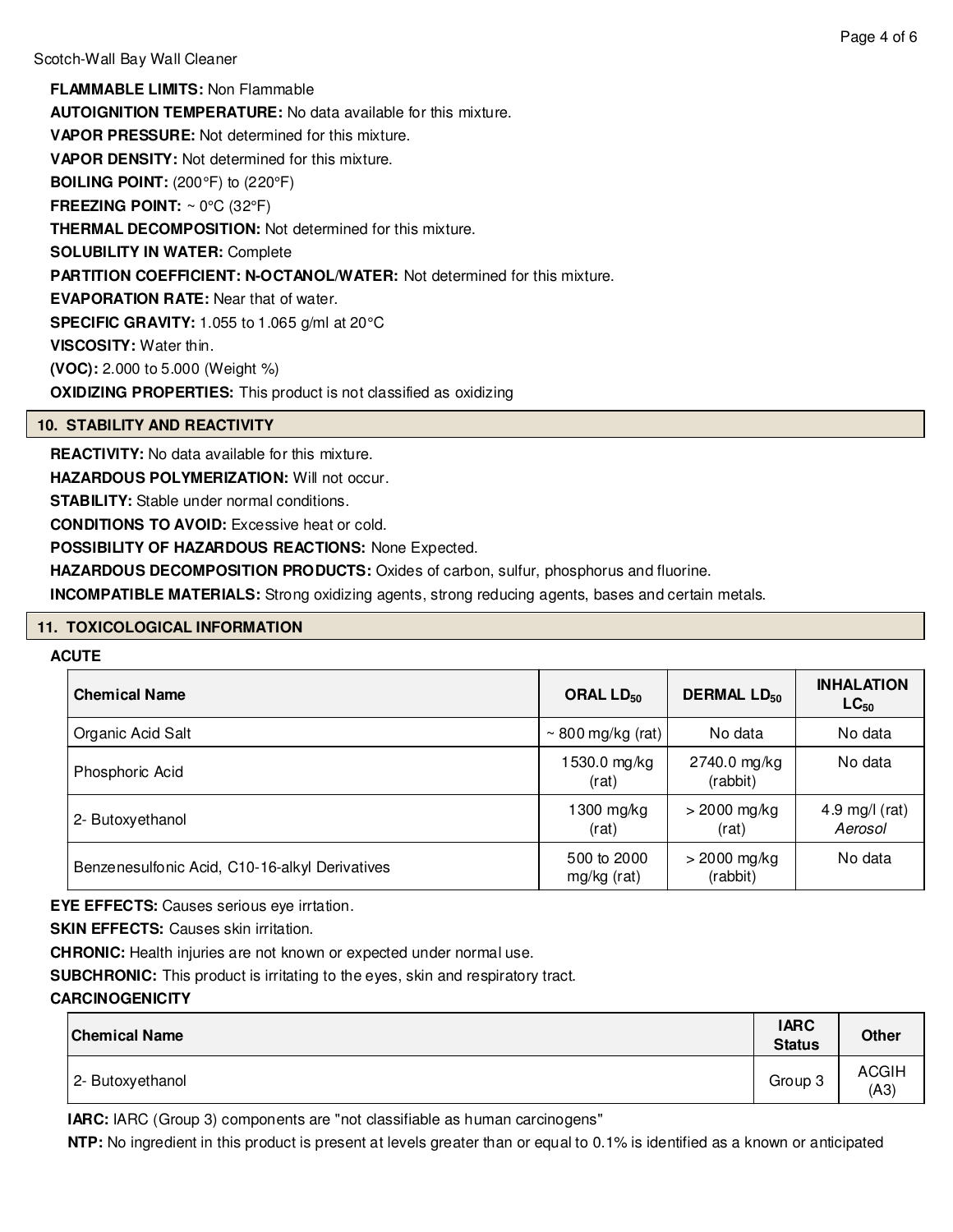Scotch-Wall Bay Wall Cleaner

carcinogen by NTP.

**OSHA:** No ingredient in this product is present at levels greater than or equal to 0.1% is identified as a carcinogen or potential carcinogen by OSHA.

**Notes:** ACGIH (A3) - Animal Carcinogen

**REPEATED DOSE EFFECTS:** No data available for this mixture.

**IRRITATION:** Skin and eye irritation.

**SENSITIZATION:** No data available for this mixture.

**NEUROTOXICITY:** No data available for this mixture.

**GENETIC EFFECTS:** No data available for this mixture.

**REPRODUCTIVE EFFECTS:** No data available for this mixture.

**TARGET ORGANS:** No data available for this mixture.

**TERATOGENIC EFFECTS:** No data available for this mixture.

**MUTAGENICITY:** No data available for this mixture.

**SYNERGISTIC MATERIALS:** No data available for this mixture.

## **12. ECOLOGICAL INFORMATION**

**ECOTOXICOLOGICAL INFORMATION:** This product is not classified as environmentally hazardous. However, this does not exclude the possibility that large or frequent spills can have a harmful or damaging effect on the environment.

**BIOACCUMULATION/ACCUMULATION:** The potential for bioconcentration in organisms is low.

**DISTRIBUTION:** Not determined for this mixture.

**AQUATIC TOXICITY (ACUTE):** Not determined for this mixture.

**CHEMICAL FATE INFORMATION:** This product is expected to be readily biodegradable.

#### **13. DISPOSAL CONSIDERATIONS**

**DISPOSAL METHOD:** Follow all Federal, State and Local Regulations appropriate for this material.

**PRODUCT DISPOSAL:** Wastewater resulting from this product should be directed to a proper waste water treatment facility.

**EMPTY CONTAINER:** Empty containers should be taken to an approved waste handling site for recycling or disposal. Do not reuse empty containers.

# **14. TRANSPORT INFORMATION**

# **DOT (DEPARTMENT OF TRANSPORTATION)**

**PROPER SHIPPING NAME:** Not regulated as dangerous goods.

## **ROAD AND RAIL (ADR/RID)**

**PROPER SHIPPING NAME:** Not regulated as dangerous goods.

**COMMENTS:** The shipper / consignor / sender is responsible to ensure that the packaging, labeling and markings are in compliance with the selected mode of transport.

## **15. REGULATORY INFORMATION**

## **UNITED STATES**

# **SARA TITLE III (SUPERFUND AMENDMENTS AND REAUTHORIZATION ACT)**

**311/312 HAZARD CATEGORIES:** Acute Health Hazard, Chronic Health Hazard

# **FIRE:** No **PRESSURE GENERATING:** No **REACTIVITY:** No **ACUTE:** Yes **CHRONIC:** Yes

# **EPCRA SECTION 313 SUPPLIER NOTIFICATION**

| <b>Chemical Name</b> | $Wt.$ % | <b>CAS</b> |
|----------------------|---------|------------|
| 2- Butoxyethanol     |         | $-76-2$    |

# **302/304 EMERGENCY PLANNING**

**EMERGENCY PLAN:** No chemicals in this product are subject to the reporting requirements of SARA Title III, Section 302.